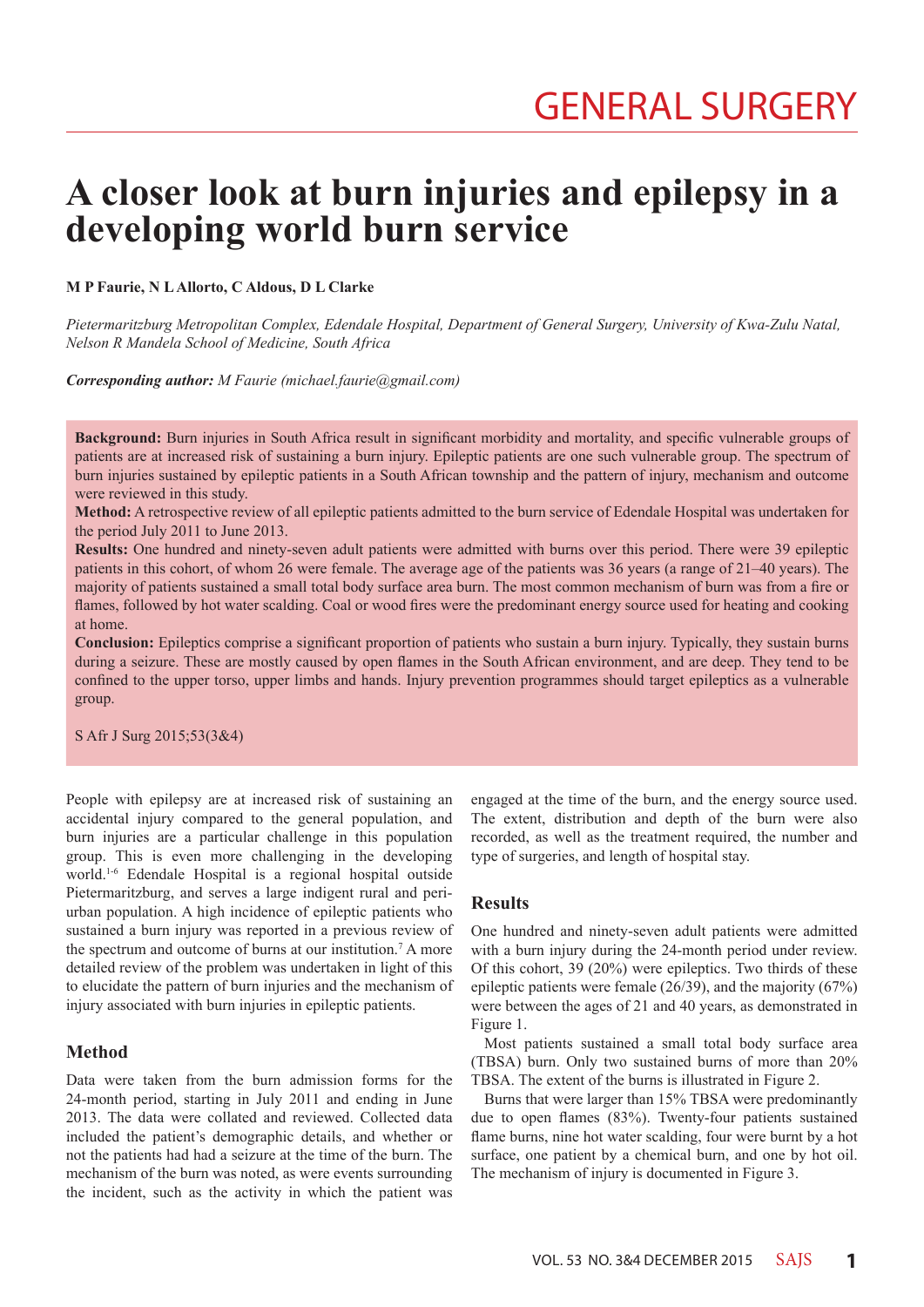

*Fig. 1. The age distribution of the patients in the study*



*Fig. 2. The number of patients in relation to total body surface area burnt*



*Fig. 3. The mechanism of burn injury in the study*

Just under half of the patients (19/39) sustained the burn during a seizure. None of burns were sustained at work, but over two thirds (28/39) were sustained at home. Of these patients, five of them were burnt while cooking, eight patients were busy with "other" activities, and three patients were

burnt as part of an assault. The energy source used in the home was not well documented in 18 cases. In cases where the energy source was documented, almost two thirds (12/21) used fire as the source of energy for heating and cooking, followed by electricity in six cases. "Other" energy sources were used in three cases. There was a wide variation in the distribution of the burns, but the majority were to the arms and hands. Multiple different sites were burnt in most of the patients, although the TBSA burnt still remained low in the majority of cases. A breakdown of the burnt areas is provided in Table 1. There were no superficial burns. Forty-two per cent were partial-thickness, 29% deep burns and a further 29% a combination of deep- and partial-thickness burns. There was a wide distribution of burnt areas, but the upper limb and hands were by far the most common areas to be burnt (Table 1). Three quarters of these patients required surgical intervention. Most of the patients underwent more than one procedure, i.e. either debridement, split skin grafting or both. The total length of stay ranged from 1–140 days. The average length of stay was 32 days.

| Table 1. Burn distribution in the patients in the study |                |
|---------------------------------------------------------|----------------|
| Head, neck and face                                     | 1              |
| Chest and back                                          | 12             |
| Arms and hands                                          | 25             |
| Abdomen                                                 | $\overline{2}$ |
| Thigh and buttocks                                      | 13             |
| Lower leg                                               | 8              |
| Multiple                                                | 21             |
| Not documented                                          | 5              |
|                                                         |                |

## **Discussion**

Chronic disease in sub-Saharan Africa is often poorly controlled for a number of logistical and socio-political reasons. Generally, there is a paucity of research on these conditions, and this is certainly the case with epilepsy.<sup>8,9</sup> Almost half of the epileptics in the subcontinent are children who develop epilepsy secondary to adverse perinatal events, and two thirds of seizures begin in childhood.<sup>8</sup> Adult-onset epilepsy is mostly secondary to parasitic disease and head trauma.8,9 It is estimated that less than one third of epileptic patients in the region receive appropriate antiepileptic treatment, and the subsequent poor control of seizures exacerbates the risk of accidental injury in these patients.<sup>8</sup>

In contrast to a previous audit on the spectrum of burns at our institution, in which the incidence of epilepsy-related burn injury was shown to be half of all burn victims admitted to our institution, the current study demonstrated an incidence of 20%.7 While this incidence is lower than that reported in our